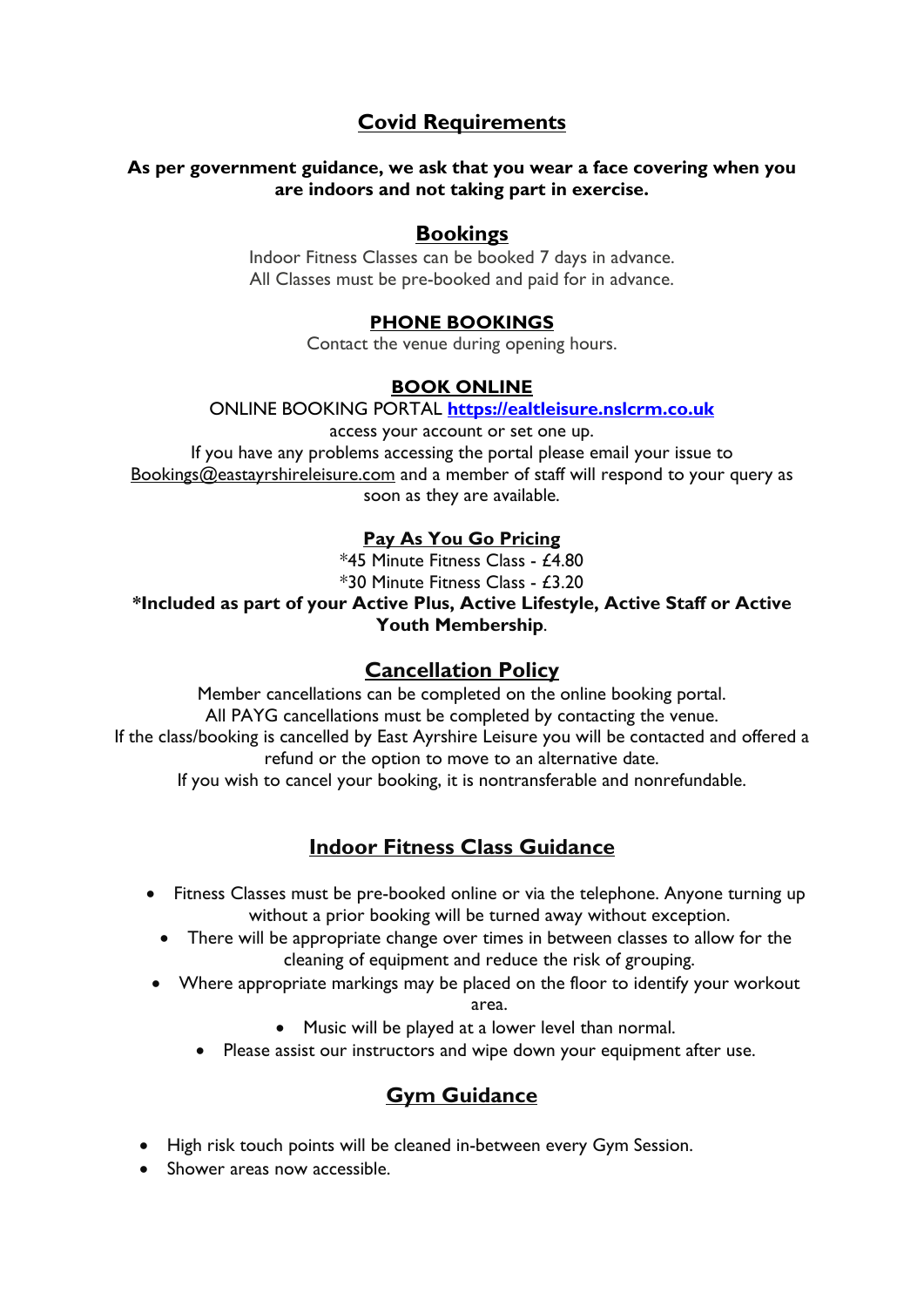- Gym slots MUST be pre-booked online or via the telephone. Anyone turning up without a prior booking will be turned away without exception.
- Gym equipment will be spaced out in the gym accordingly to allow for social distancing.
- Please ensure you clean the equipment before and after use, using the cleaning solution provided.
- Specified clean times will be allocated throughout the day to allow staff to deep clean these areas.
- No personal belongings such as sports bags, handbags will be permitted in the gym.
- Personal towel are now permitted or use appropriate solution and disposable paper towels provided.
- Please ensure you bring your own water bottle. There are no cups provided for water the cooler
- Please ensure physical distancing is adhered to within the free weights area.
- Should you feel physical distancing is not being followed please inform a member of staff.

# **Sports Hall/Gymnasium Hall Bookings**

- Our Sports Halls are bookable for
	- o Contact and Non-contact activities for all ages
	- $\circ$  Subject to guidance from the Scottish Government and relevant National Governing Body.
- Maximum capacity numbers (including coaches) per session are

*11yrs and under*

- o *20 participants per division (including coaches) e.g. in a 3 badminton court hall a maximum capacity for 1/3 of the hall would be 20 and the full hall would be 60*
- *12yrs+*
	- o *18 participants per division (including coaches) e.g. in a 3 badminton court hall a maximum capacity for 1/3 of the hall would be 9 and the full hall would be 27*

Please note that your NGB guidance must be adhered to so if the number stipulated within their guidance is less than the capacity numbers above you must stick with the

NGB advice. You must also ensure you have relevant risk assessment in place and provide us with your COVID officers contact details. [https://sportscotland.org.uk/covid-](https://sportscotland.org.uk/covid-19/getting-coaches-ready-for-sport/)[19/getting-coaches-ready-for-sport/](https://sportscotland.org.uk/covid-19/getting-coaches-ready-for-sport/)

We have calculated these capacity numbers based on the following guidance issued by sportscotland [https://sportscotland.org.uk/media/6487/return-to-sport-and-physical](https://sportscotland.org.uk/media/6487/return-to-sport-and-physical-activity-guidance-050421-final.pdf)[activity-guidance-050421-final.pdf](https://sportscotland.org.uk/media/6487/return-to-sport-and-physical-activity-guidance-050421-final.pdf) and [https://sportscotland.org.uk/covid-19/getting-your](https://sportscotland.org.uk/covid-19/getting-your-facilities-fit-for-sport/)[facilities-fit-for-sport/.](https://sportscotland.org.uk/covid-19/getting-your-facilities-fit-for-sport/)

- Bookings can only be taken up to 7 days in advance, with the current user having first refusal of the slot.
- Sessions will revert back to I hr slots.
- All clubs MUST ensure they have completed relevant risk assessments and adhere to all guidance issued by the Scottish Government and National Governing Bodies.